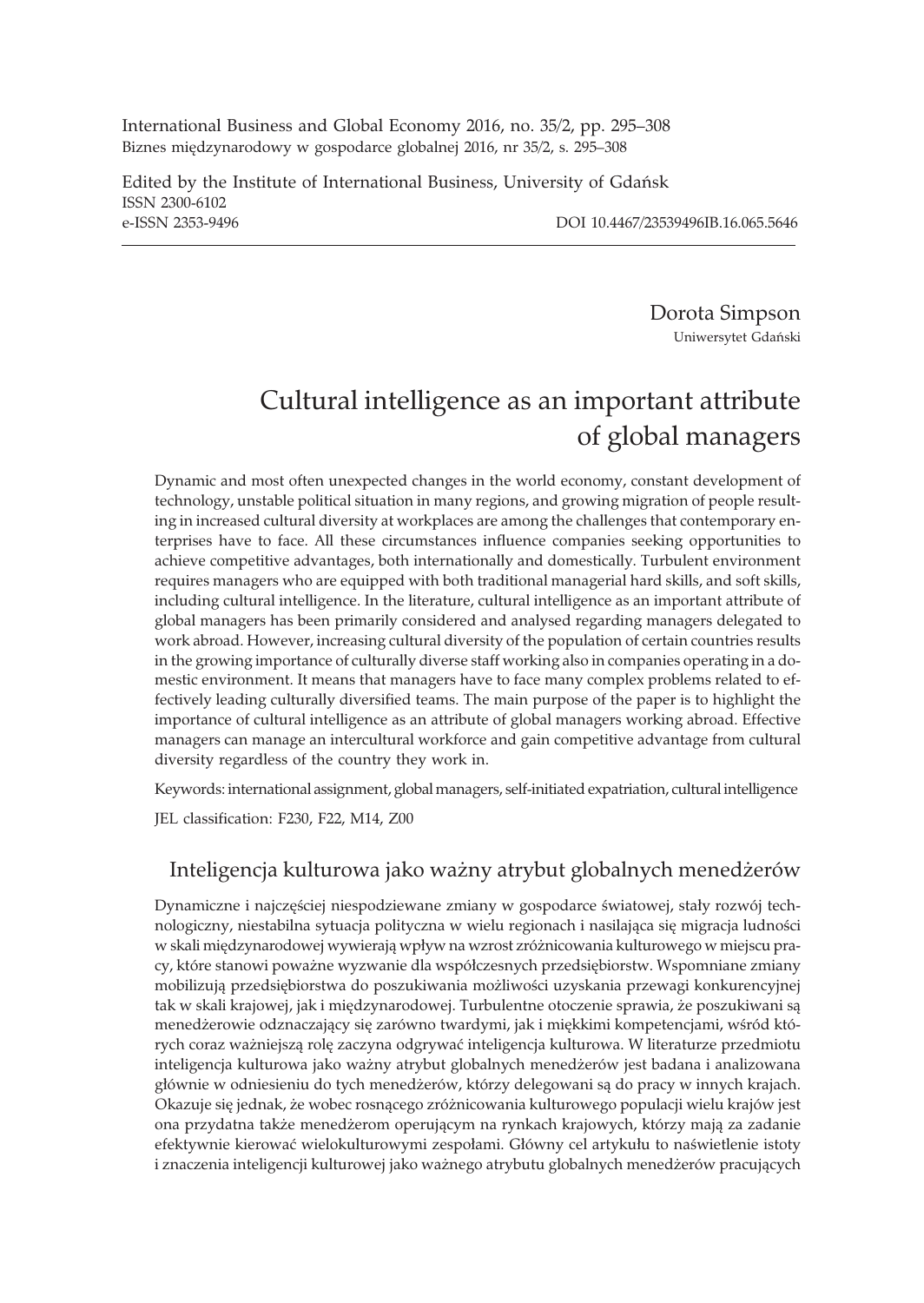za granicą. Menedżerowie odznaczający się inteligencją kulturową mogą skutecznie kierować zróżnicowanym personelem bez względu na kraj, w którym pracują.

Słowa kluczowe: praca za granicą, globalni menedżerowie, ekspatriacja z własnej inicjatywy, inteligencja kulturowa

Klasyfikacja JEL: F230, F22, M14, Z00

### Introduction

The Population Division of the United Nations reports that the number of international migrants has been growing rapidly over the last fifteen years for various reasons, such as wars, political conflicts, terrorism, inequality, poverty and lack of decent jobs on the one hand, and faster, cheaper ways of transportation on the other. The process has intensified since 2000, when the total number of international migrants worldwide reached the level of 173 million, and in 2015 increased by another 70 million, amounting to 244 million people in total [United Nations, 2016<sup>1</sup>.

Globalization, growing importance of Foreign Direct Investment [UNCTAD, 2015] and transnational corporations<sup>2</sup>, dynamic changes in the world economy as a whole and amongst individual economies [Rodrik, 2011], the revolution in technologies, increasing competition on a global scale, mergers and acquisitions, and diversification of businesses, causing stress and instability of employment, result in a growing mobility of employees as well as an increasing demand for global managers. These managers are expected to work in an intercultural environment [Thomas, Inkson, 2009] and solve technical, political, social, and cultural problems [Ivanova, Torkkeli, 2013]. There are different categories of international migrants, reflecting different reasons of their mobility. They usually look for better opportunities, jobs, and living conditions, believing that the 'grass is greener' beyond their country.

The IT revolution influencing every aspect of life also has been affecting forms of managing international business activity [*The Challenges…*, 2010]. New communication and management technologies [Czinkota et al., 2009] and relatively inexpensive flights have shortened distances between countries, and have impact on the duration of international assignments. Contemporary managers working in

 $1$  The 2015 Report shows that the majority of international migrants lived in Europe, Asia, and Northern America (76, 75, and 54 million, respectively). Africa hosted 21 million migrants, whereas Latin America and the Caribbean – 9 million, and Oceania – 8 million. Europe and Asia absorb approximately two-thirds of the total amount of international migrants.

<sup>&</sup>lt;sup>2</sup> The Swiss Federal Institute of Technology, using database of 37 million enterprises worldwide, analysed 43,060 transnational corporations and found out that global corporate control belongs to 147 enterprises that 'own interlocking stakes of one another and together control 40% of the wealth in the network. A total of 737 control 80% of it all' [Upbin, 2011].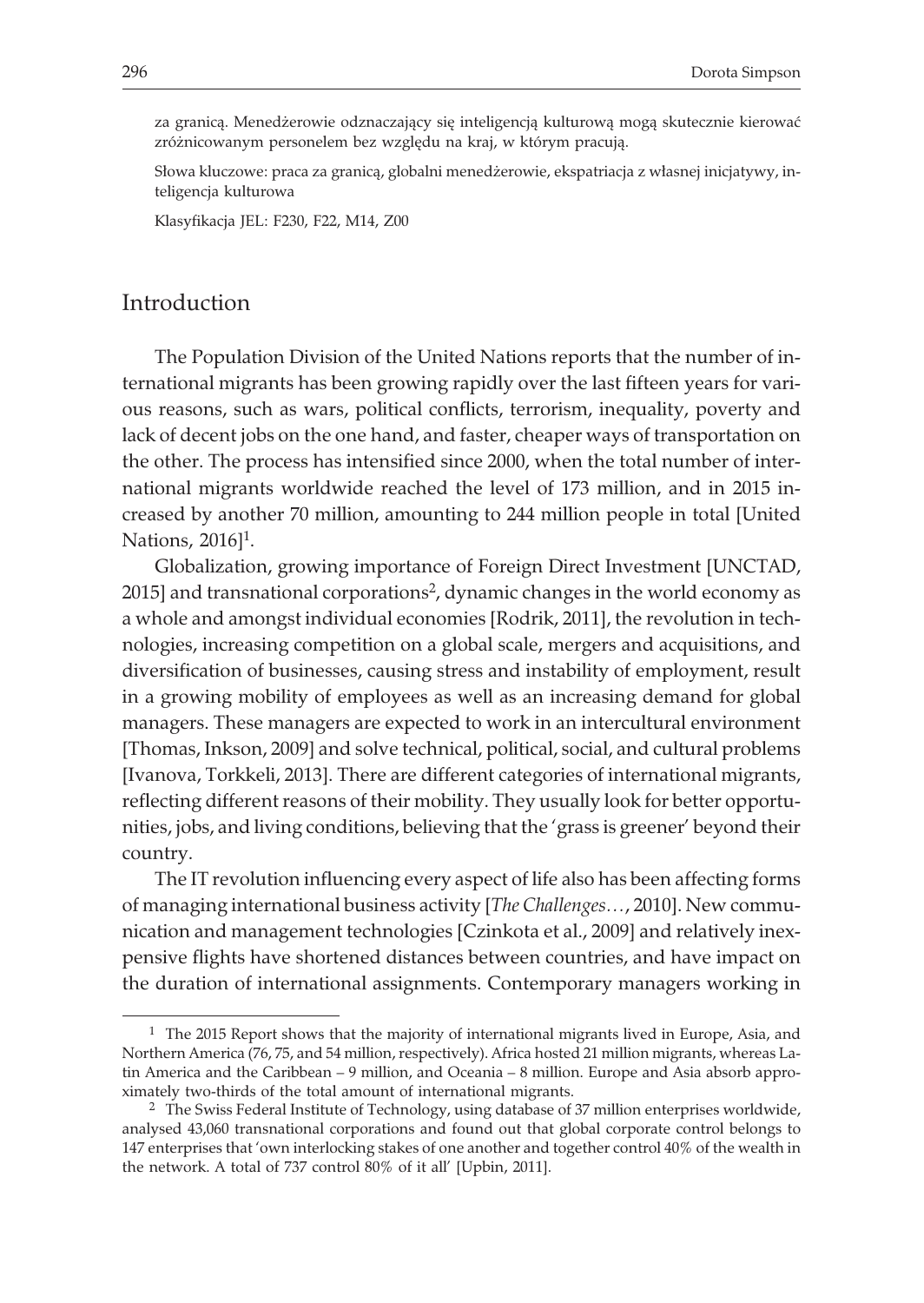international companies all over the world are not required to spend as much time in other countries as previously, because they can conduct their businesses and control many processes from the place where they live [Dowling, Festing, Engle, 2013]. Traditional long-term contracts lasting from one to five years are systematically replaced by short-term assignments [McKenna, Ducharme, Budworth, 2009] lasting up to three months, with extended contracts of up to one year or various other forms of international mobility. These changes bring certain advantages and disadvantages for both companies and managers, as it is highlighted in the next section.

It is necessary to point out the existence of a group of managers who are not delegated abroad by their companies but independently search for jobs in other countries, and as self-initiated expatriates work all over the world [Biemann, Andersen, 2010; Altman, Baruch, 2012; Al Ariss, Crowley-Henry, 2013; Doherty, 2013; Doherty, Richardson, Thorn, 2013a; 2013b]. Cultural intelligence can be considered as one of their vital attributes [Rose et al., 2010; Livermore, Van Dyne, Ang, 2012]. Another group of managers exposed to high risk of making mistakes caused by lack of cultural intelligence are those who work in their own country but in a multicultural work environment [Stewart, 2007]. Cultural intelligence allows them to manage more effectively and avoid many misunderstandings resulting from ignorance. It is necessary to emphasize that although this issue is worth more consideration, the volume of the paper is limited and thus it is dedicated only to managers who work abroad.

The reasons for undertaking the scientific problem related to cultural intelligence include: the growing number of companies involved in worldwide operations and dealing with cultural diversity, academic interest, lack of Polish academic publications devoted to this subject, as well as the identification of the resulting need to deeper investigate this topic. The aim of the paper is to stimulate managerial cross-cultural thinking and encourage further research in this field through highlighting the problem of cultural intelligence as an important trait of international managers working abroad and dealing with a culturally diversified environment. Effective managers are cosmopolitan types who can manage an intercultural workforce and gain competitive advantage from cultural diversity regardless of the country they work in [Ng, Tan, Ang, 2011]. The first step undertaken in this research was the collection and selection of relevant secondary sources and then a review and analysis of their content. A critical analysis of the literature and statistical data facilitated achieving the purpose of the paper. To present the results of this process, the descriptive technique was utilized.

There are three issues related to cultural intelligence as an attribute of global managers, highlighted in the particular parts of the paper. The first is devoted to the different categories of international assignments and managers' need for de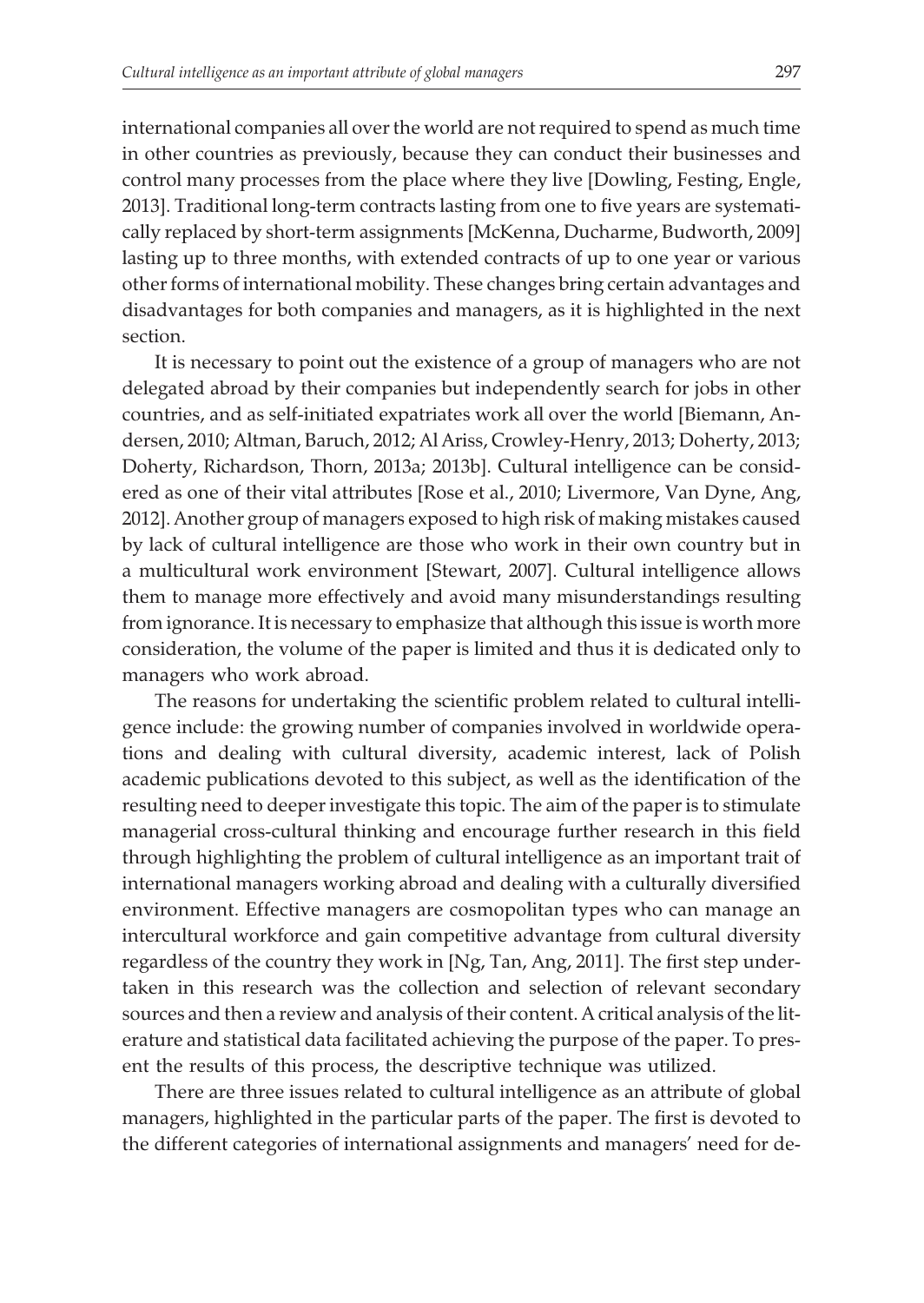veloping cultural intelligence to perform effectively in an intercultural environment, the second is dedicated to the traits of global managers and the last part presents the concept of cultural intelligence and its components as essential managerial competences. The summary and recommendations close the considerations set out in the paper. Studies of statistics and international migration analysis published by the Population Division of the United Nations, Finaccord ExpatriateBASE, *World Investment Report 2015* and *2016 Global Mobility Trends Survey Report* were the basis for completing the first part of the paper, whereas an analysis and critical review of the relevant literature were undertaken to clarify the categories of contemporary managers as well as the concept of cultural intelligence and opportunities of its practical utilization in managerial jobs.

#### 1. Characteristics of international assignments

Internationalization, manifested in the growing intensification of business operations worldwide [UNCTAD, 2015], causes a vast expansion of transnational corporations, development of international business activities such as foreign trade, joint ventures, franchising, strategic alliances, mergers, acquisitions and international projects, and leads to an increasing demand for highly educated professionals representing different disciplines who are expected to work worldwide. 'International assignee' is a general term used to define this category of employees, whereas an 'expatriate' usually means a person who leaves his or her country for a particular purpose and usually fixed period from one to three or more years and then comes back home. With regard to Anne-Wil Harzing's and Sebastian Reiche's [2009] definition of the term 'international assignee', it can be described as 'any person that is relocated internationally'.

Rapid changes occurring in the global market raise demand for both talented and flexible employees who are mobile and can undertake assignments in any part of the world. In many cases employees involved in international business operations, supported by modern communication devices and access to the Internet, are able to complete their tasks anywhere. Dual careers, changes in life styles, and ease in communication and transportation have generated new forms of international assignments, often called non-traditional or non-standard, contrary to traditional or standard types lasting for more than one year.

Traditional international assignments, as mentioned by Peter J. Dowling, Marion Festing and Allen D. Engle [2013], are classified as long-term contracts and last from one to five years. Regarding the country of origin, expatriates on international assignments can be divided into two categories: Parent Country Nationals (PCNs) and Third Country Nationals (TCNs). PCNs originate from the country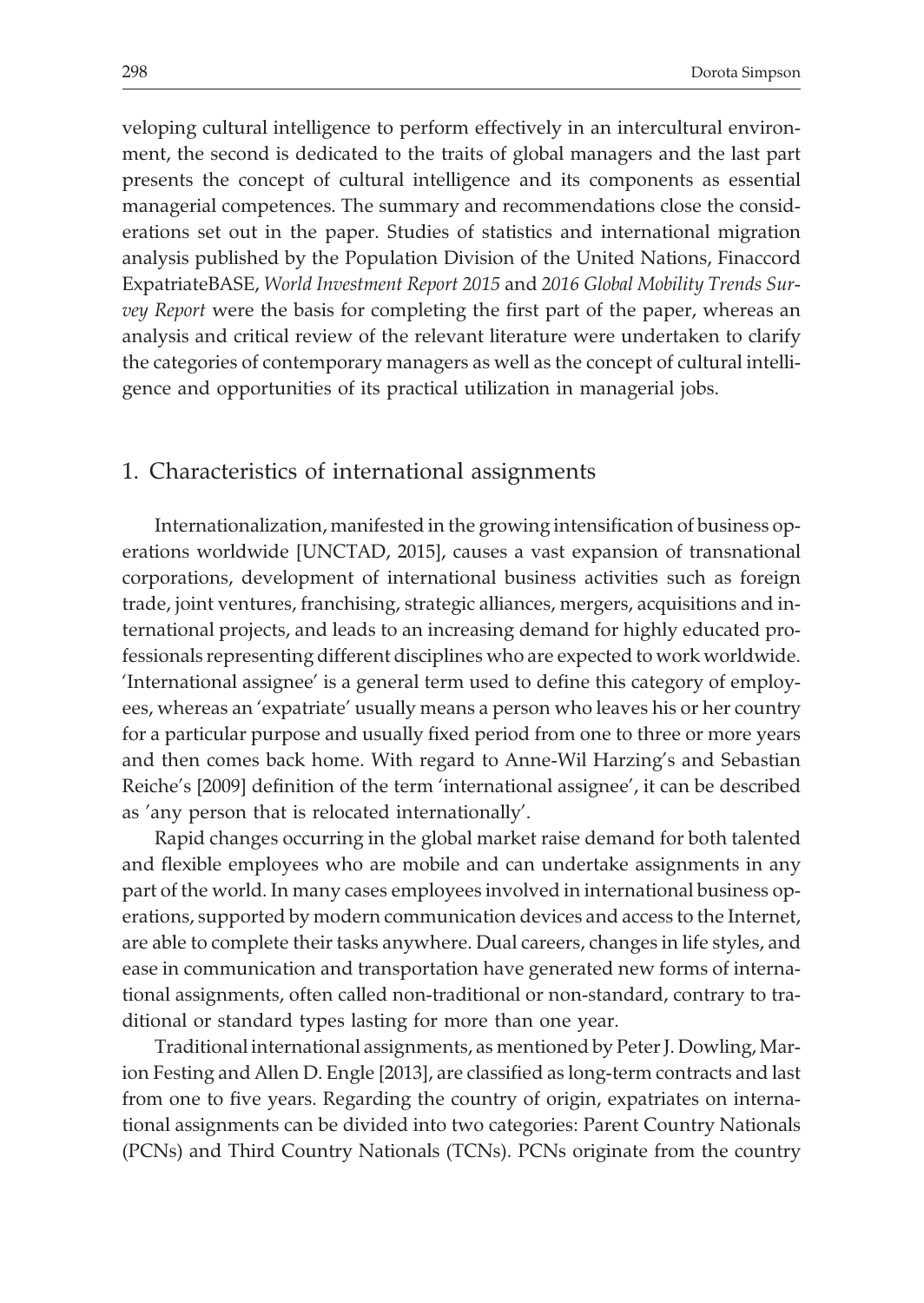where the headquarters of the company is located and TCNs come from countries other than the country where a subsidiary operates. Local employees working in subsidiaries are classified as Host Country Nationals (HCNs). When they are delegated to the country where the headquarters is located to work as long- or shortterm assignees, they are named inpatriates. They are expected to share subsidiaries' 'best practices' with headquarters' employees and learn about corporations' cultures, strategies and values.

When considering non-traditional assignments, it is necessary to specify their various forms, increasingly gaining in popularity since the beginning of the 21<sup>st</sup> century:

- short-term assignments lasting up to three months,
- extended assignments lasting up to one year,
- contractual assignments,
- international travellers: frequent visitors, commuters, rotational and virtual assignments.

There are different reasons behind taking on short-term assignments [Miller, Murray, 2011]. In some cases, it is necessary to control and/or supervise particular stages of international projects and to maintain direct contact with project teams. It is especially important when representatives of fluid-time cultures are involved and compliance with deadlines is critical to the success of the project. A dynamic business environment, in particular a political one, can cause unexpected problems difficult to solve for local managers or even managers working as long-term assignees – which is why sometimes the support and expertise of professionals delegated for short-term assignments may prove to be vital for a subsidiary. Every now and then a job position in a foreign subsidiary is not filled because of a failure of the former manager and lack of time to find a replacement and then, short-time assignees are desirable. If necessary, short-term assignments are converted into extended contracts lasting up to one year. Contractual assignments are used primarily in international project teams when professionals with specific knowledge and unique skills are required. Usually the duration of their stay abroad is limited from six months to one year.

International travellers are metaphorically named 'global nomads', 'soldiers of fortune', 'project workers', 'international cadre', 'commuters', and 'virtual assignees' by some corporations [CIPD, 2007] and these cost-effective forms of international assignments will be systematically developing and growing, as reported in *2015 Global Mobility Trends Survey Report*. Despite continued changes in the world economy, the constant pressure on lowering costs, including costs of international assignments, has not diminished, as reported by 74% of the respondents from 143 multinational corporations examined in the survey. Although they operate in an uneven and unclear global environment, 43% declared they expect an increase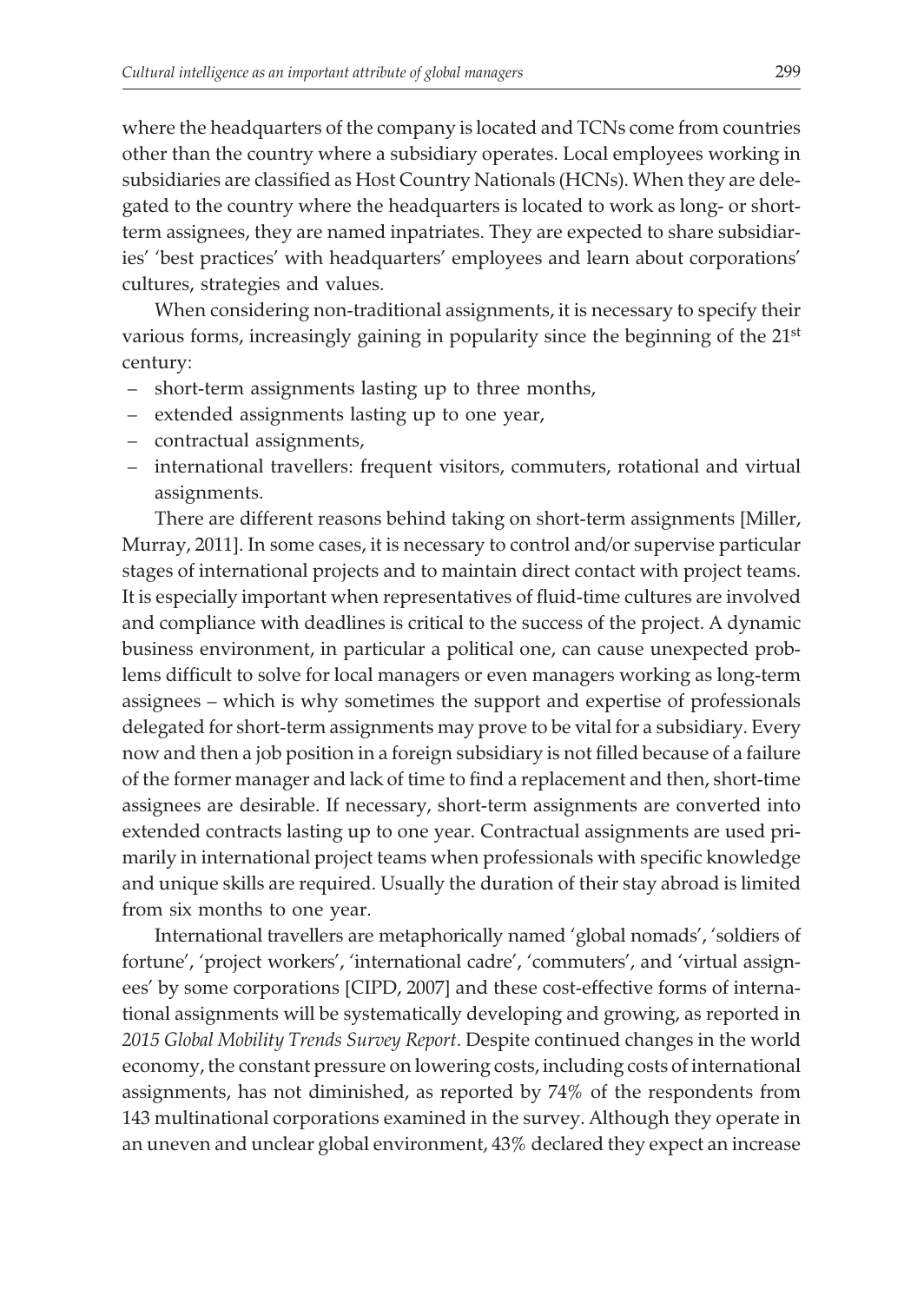in their international assignment population. In 2015, building international management experience for the first time took the second place in the ranking of reasons for sending employees on international assignments, just after filling managerial skills gap (whereas previously it was ranked behind filling technical skills gap). It is worth citing the following sentence from the Report: 'Developing leadership talent with a global mindset is critical for today's companies and leveraging international assignments as a developmental tool is a growing trend' [Brookfield].

The reasons for taking on non-standard forms of international assignments include:

- shortage of experienced managers or other professionals willing to go abroad for long-term contracts,
- family's unwillingness to change existing life style (dual career issues, education of children, etc.),
- cost reduction of international assignments,
- attracting more talented employees to gain international experience.

Long-term international assignment are substituted or/and complemented by other, non-standard forms of assignments. According to the findings of Marja Tahvanainen, Denice Welch, and Verner Worm [2005], substitution is predominantly used to lower costs and increase cost-effectiveness, whereas complementation corresponds with developing leadership and managerial skills and building a global mindset.

The group of international travellers is comprised of frequent flyers, managers or specialists visiting many subsidiaries or international project teams to solve problems, consult, monitor, advise, etc. A commuting assignee travels abroad to or from a subsidiary every week or every other week, if his or her presence is required in both places. As the family stays at home, there are no relocation problems, spouses do not have to break their careers, children do not have to change schools, etc. Although there are some advantages to such assignments, there are also disadvantages resulting from the stress caused by frequent and intensive business journeys.

Rotational assignments involve short stays abroad usually followed by breaks in the parent country. These types of arrangements are recommended for hardship locations such as oil rigs or mines. Virtual assignments can be convenient for managers who – using different means of electronic communication such as phone calls, video conferences, or e-mails – are able to work from their own countries. Virtual communication itself can cause communication problems resulting from cultural differences, dispersion of responsibility and lack of direct ongoing support. If necessary, these types of assignments can be combined with short visits abroad to assure managerial control and consultation.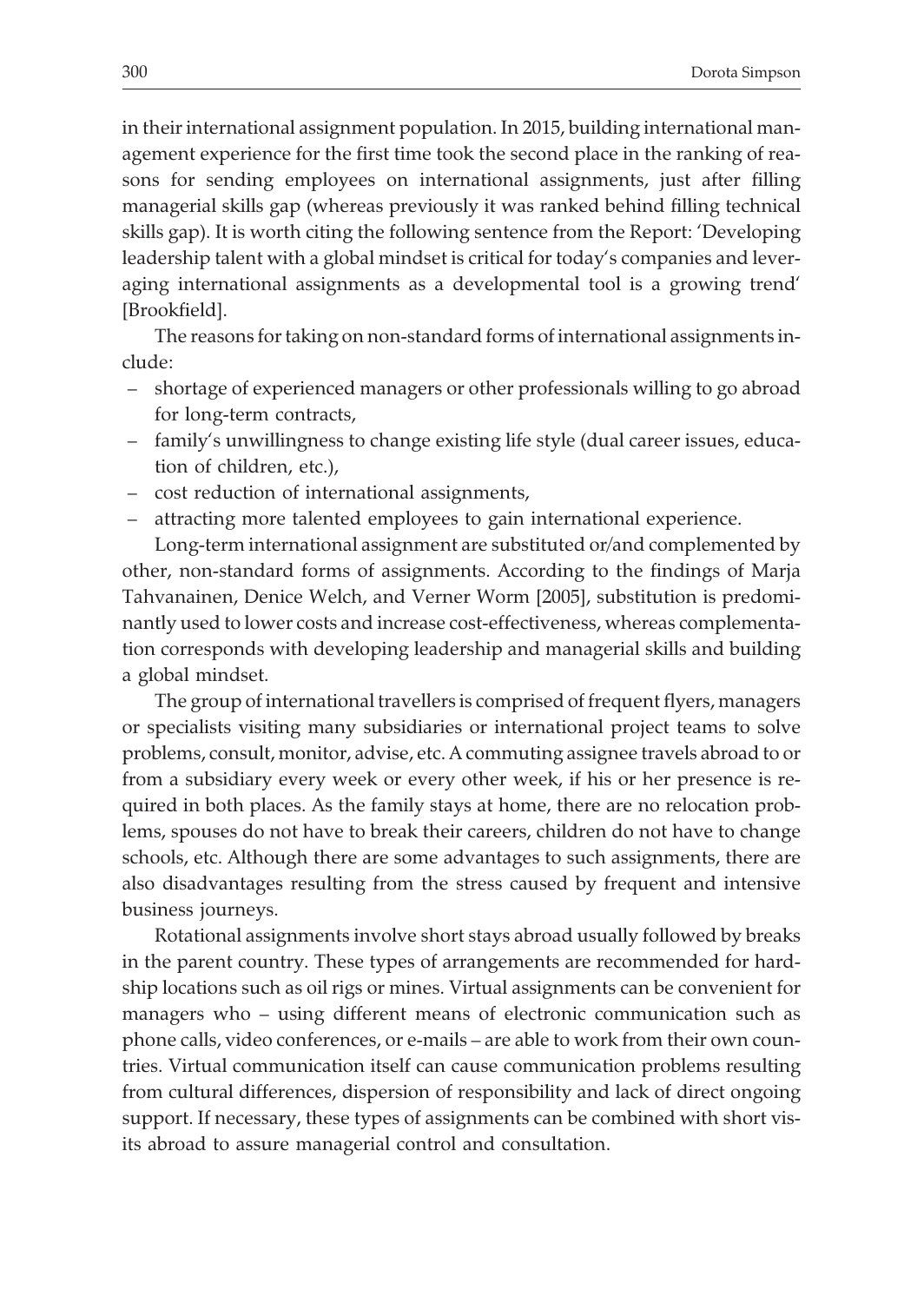Regardless of the duration of their contracts, it is worth noting that international assignees have to complete different tasks and play varied roles in subsidiaries. Some of them, listed by Ann-Wil Harzing [2001], are as follows: supervisors or controllers, described as 'bears', value bearers or 'bumble-bees', who are supposed to transfer corporate culture and, in particular, its value system (it is the most challenging task and one which not always can be successfully completed because of cultural differences), and 'spiders', who are expected to build a global network by establishing and developing interpersonal relations and direct contacts with managerial staff in subsidiaries. In many societies, building long-lasting relationships is the key to business success. It is difficult to overestimate the value of employees who are gifted with both interpersonal skills and cultural intelligence and can use them to build and develop social capital, which is one of the basic attributes of global managers. The last category, called 'best practice transmitters', collect them in subsidiaries and/or in headquarters and disseminate worldwide, thus building social capital, as pointed out by Kristiina Maekelae [2007]. In today's knowledge-based economy, best practice transfer can be an essential instrument for achieving competitive advantage. However, completing this task requires experienced, outstanding professionals who not only have the ability to share knowledge and are highly motivated, but also demonstrate emotional and cultural intelligence helping them to implement best practices.

Not all of the above-described types of international assignees occupy managerial positions. Some of them are specialists, consultants, project team members, young talents sent abroad to gain international experience, improve language and communication skills, establish interpersonal relationships, and develop cultural intelligence that will be playing an important role in their managerial career.

#### 2. Essential and required competencies of global managers

Requirements for global managers are much higher and more complex than for those who operate in a domestic environment [Dowling, Festing, Engle, 2013; Phatak, 1974]. A cadre of global managers should demonstrate both hard competencies such as experience and essential knowledge related to general management and particular areas of business activity as well as soft skills such as ease in adaptability to a new business and cultural environment, and fast responsiveness to changes and emerging problems. Interpersonal, communication and negotiation competencies are vital to establishing contacts with members of the external environment of the foreign subsidiary as well as with subordinates, who can originate from different countries and cultures, even if they are citizens of the same country. Similar competencies are also expected from local managers who have to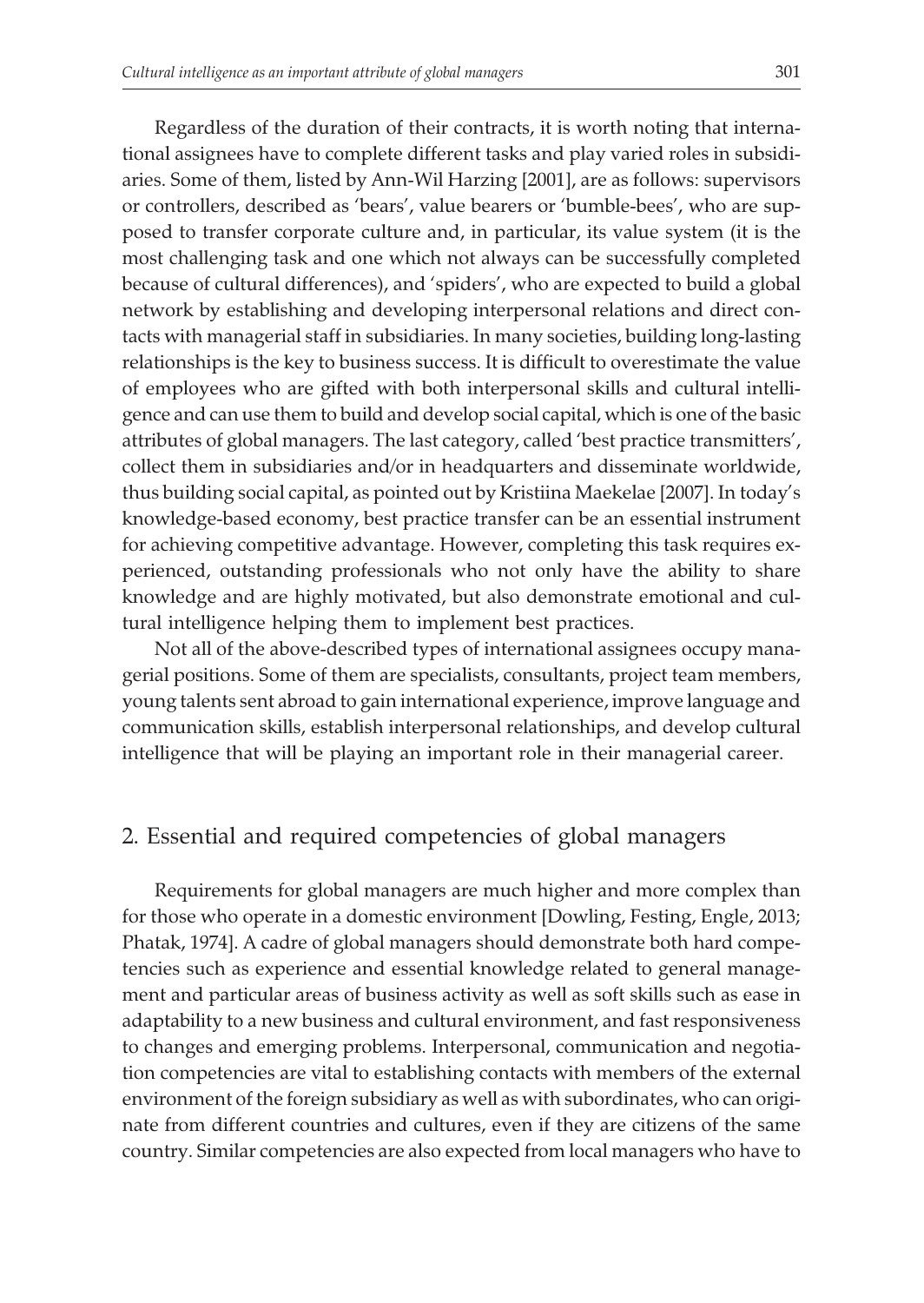manage intercultural teams and deal with culturally diversified clients, as is often the case in the global world.

There are many researches dedicated to the attributes of global managers or global leaders, as both terms are used alternatively, whose authors try to establish a profile of the most outstanding international leader that would be universally accepted. One of the most ambitious international research project focusing on this topic was the project GLOBE, which involved over 160 academics from 62 countries whose research teams surveyed over 17,000 middle managers [House et al., 1999; House, 2004]. The results of the survey showed that a leader, to be universally perceived as effective in majority of countries, should demonstrate integrity, charisma [Jacquart, Antonakis, 2015], and ability to build effective teams. Universal impediments to leadership effectiveness are usually attributes such as being non-cooperative, ruthless, egocentric, irritable, antisocial, non-explicit, dictatorial, and being a loner [Simpson, 2008].

A group of researchers conducting a survey among managers working in American, European and Asian enterprises identified a set of attributes characterizing outstanding global leaders, which they called a 'Global Explorer Model' [Mendenhall et al., 2013]. In short, it comprises the following traits:

- inquisitiveness and passion for learning,
- interest in diversity,
- acceptance of ambiguity perceived as a stimulating and natural element of a global business,
- ability to comply with both local and global environment and conditions,
- integrity of beliefs and behaviours,
- ability to establish relationships with people demonstrating different knowledge, skills, experience and cultural background and maintaining own value system,
- sense of business.

Apart from the above-listed attributes, there are also other traits and skills enhancing the effectiveness of managers operating in a multicultural environment. First of all, researchers pay attention to a global mindset and awareness of benefits which can be drawn from cultural diversity. Developing awareness of technological changes is also helpful in the era of a permanent introduction of technological innovations. Last but not least is the ability to share leadership and build networks, partnership, and alliances, as pointed out by Marshall Goldsmith, Cathy Greenberg, Alastair Roberston and Maya Hu-Chan [2003].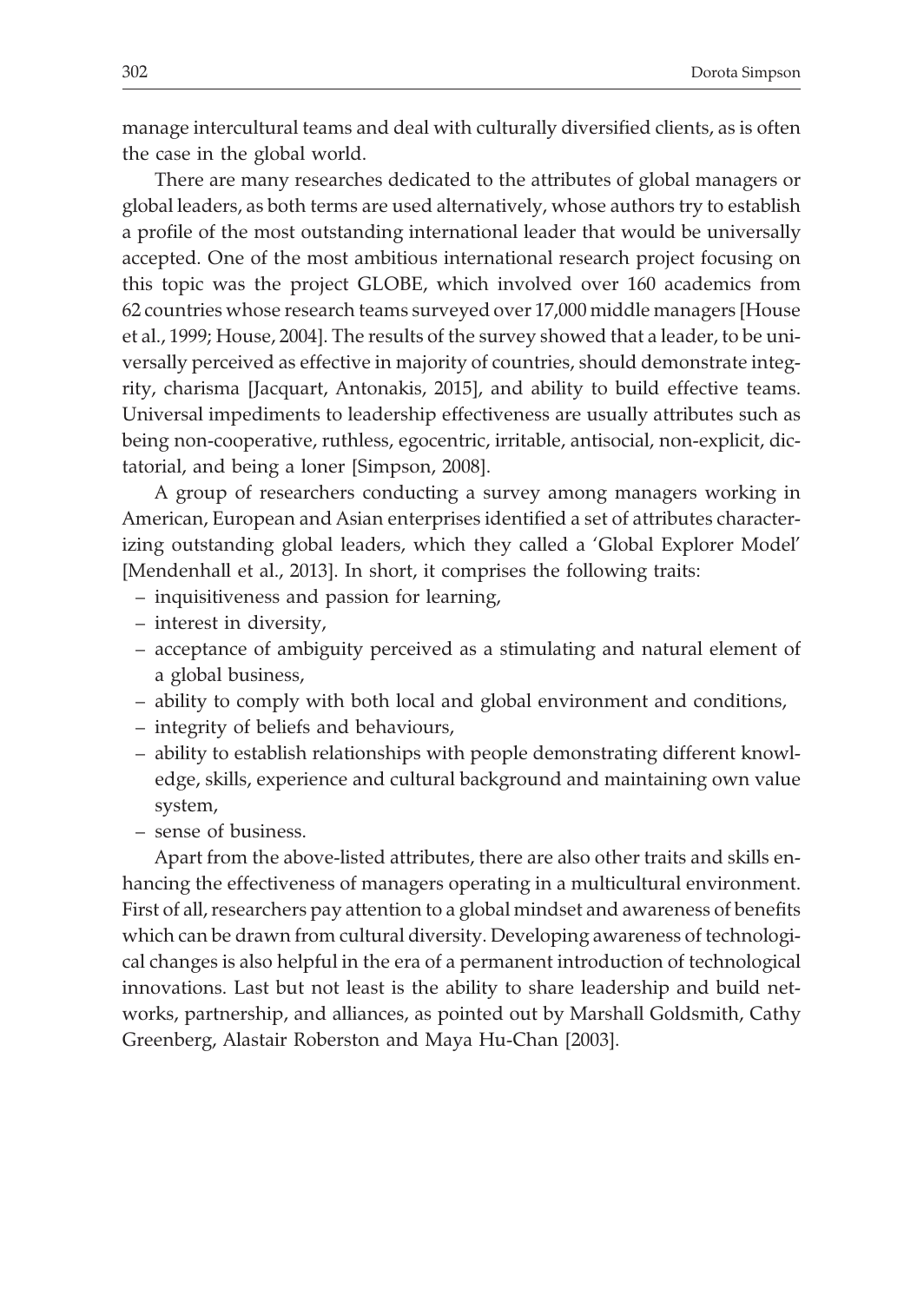## 3. Cultural intelligence and its importance in managing international business

In order to fulfil the purpose of the paper, it is worth devoting more attention to cultural intelligence and its significance for managing organizations in a globalizing world. This attribute seems to be vital for managers' effectiveness in a multicultural environment, whether they operate in their own country or abroad. Cultural intelligence is an important attribute of everybody involved in international business, but it is a priceless trait of managerial staff in particular.

The term 'cultural intelligence' is relatively new, as it appeared at the beginning of the 21<sup>st</sup> century as the result of deepening globalization and increasing international migration. In 2002, P. Christopher Earley published an article dedicated to cultural intelligence in which he defined it as a 'person's capacity to adapt to new cultural settings based on multiple facets including cognitive, motivational and behavioral features'; later, together with Soon Ang, he edited a book on the subject [Earley, Ang, 2003]. The researchers found out that a better understanding of the essence of cultural intelligence results in a more effective intercultural management, in particular when it comes to filling managerial positions abroad and planning training and development. The concept and definitions were developed in subsequent researches conducted, among others, by David Thomas and Kerr Inkson [2004], Earley and Elaine Mosakowski [2004], Earley and Randall S. Peterson [2004] and Earley, Peterson and Lisa Moynihan [2006], who proved that the 'mean level of team member CQ predicts intragroup trust, cohesion, and performance for the multinational team'. They evidenced that CQ should not be treated as a static individual's capability but as a dynamic attribute which can be developed through gaining experience working in intercultural teams. As the result of subsequent research conducted by Ang, Linn Van Dyne, and Christine Koh [2006], Ang, Van Dyne, Koh, K. Yee Ng, Klaus J. Templer, Cheryl Tay, and N. Anand Chandrasekar [2007], and Ang and Van Dyne [2008], the fourth dimension – metacognitive – was incorporated into the model of cultural intelligence.

The emergence of the concept of cultural intelligence is perceived as a consequence of living in an increasingly globalizing world, where an individual has to have the ability to understand multicultural environment, formulate correct and adequate methodology and conclusions, and adapt his or her behaviour accordingly in a manner expected and accepted in a given cultural environment. It should be stressed that cultural intelligence, together with general, social, practical, and emotional intelligence, as analysed by Dorota Simpson [2015], facilitate individuals to function effectively in a new cultural situation characterised by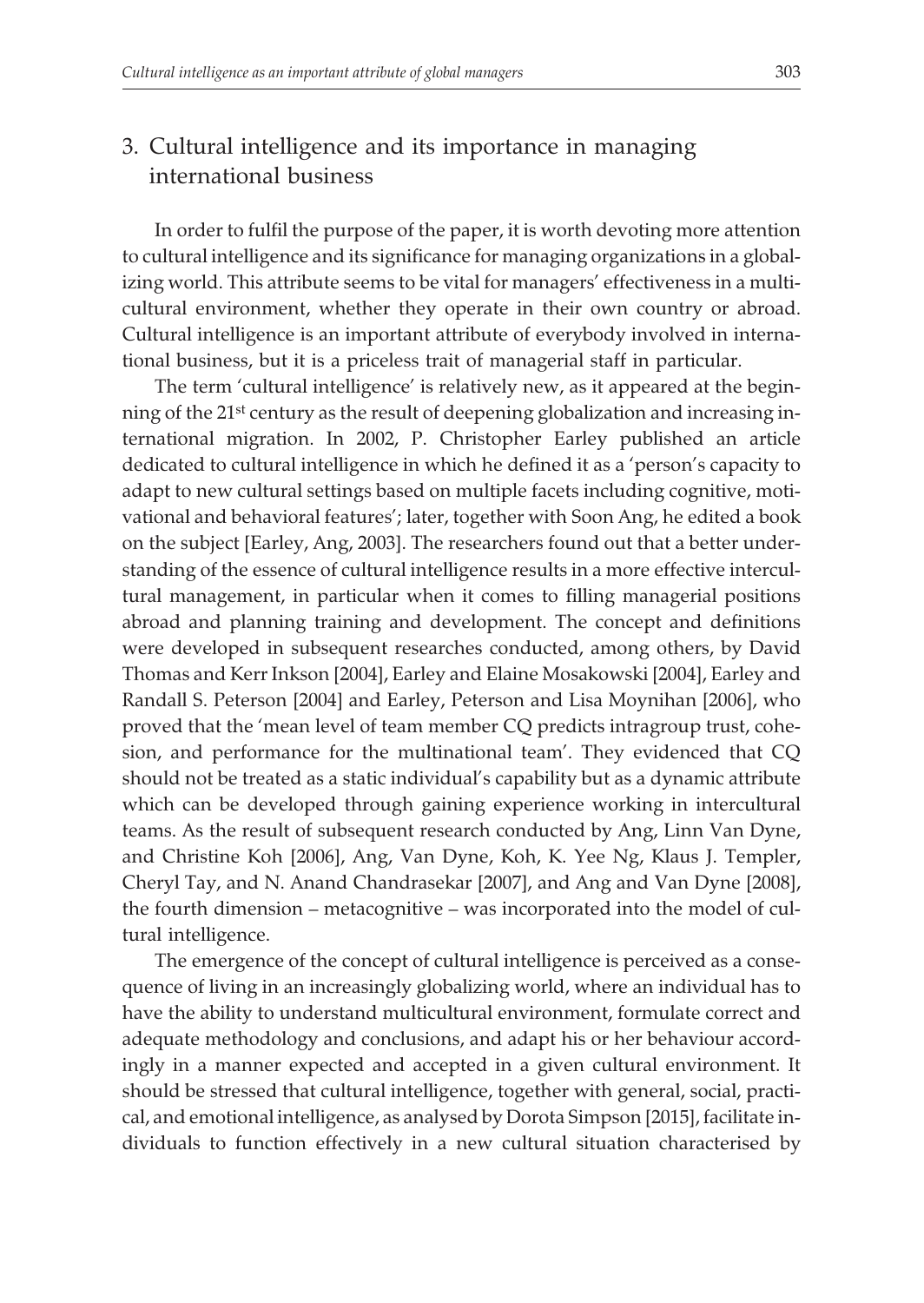cultural diversity. In international contacts, as Simpson [2014] stated, it can be profitable to possess at least emotional and cultural intelligence, to distinguish behaviours that depend on personality from those that depend on cultural origin.

Further development of research conducted by Van Dyne, Ang and Koh [2009; 2012] related to cultural intelligence resulted in the proposal of a more detailed segmentation of every dimension:

- 1. metacognitive: understood as a capability of an individual to gain and assess his or her intercultural knowledge in relation to own cultural identity as well as the cultural identity of others during interaction. It comprises the three following sub-dimensions:
	- a) planning: the phase of preparation, consideration of objectives, and anticipation of possible actions undertaken by partners from other countries,
	- b) awareness: being aware of one's own and others' cultural conditions, barriers, and traditions, and able to anticipate how they can influence behaviour during interaction,
	- c) checking: a kind of redefinition of our expectations with regard to the actual situation occurring during interactions with representatives of other cultures;
- 2. cognitive: referring to the individual's general knowledge about cultures and the differences between them, and the structure of this knowledge. It contains two sub-dimensions:
	- a) culture-general knowledge: general knowledge about different cultures and their systems of values,
	- b) context-specific knowledge: knowledge about the impact of culture on different managerial roles and activities such as motivation, assessment, leadership style, etc.;
- 3. motivational: intrinsic motivation of an individual to make an effort to function effectively in a new cultural environment. The following sub-dimensions can be distinguished:
	- a) intrinsic interest: personal satisfaction from interactions with people originating from different cultures,
	- b) extrinsic interest: appreciation of the status resulting from living and working in other countries,
	- c) self-efficacy to adjust: self-confidence and personal conviction about one's own ability to live and work in different cultures;
- 4. behavioural: capability to produce an adequate verbal and non-verbal reaction during intercultural relations. It comprises the following sub-dimensions:
	- a) verbal behaviour: ability to modify voice, intonation, pause, accent and stress, and to use silence when and where necessary,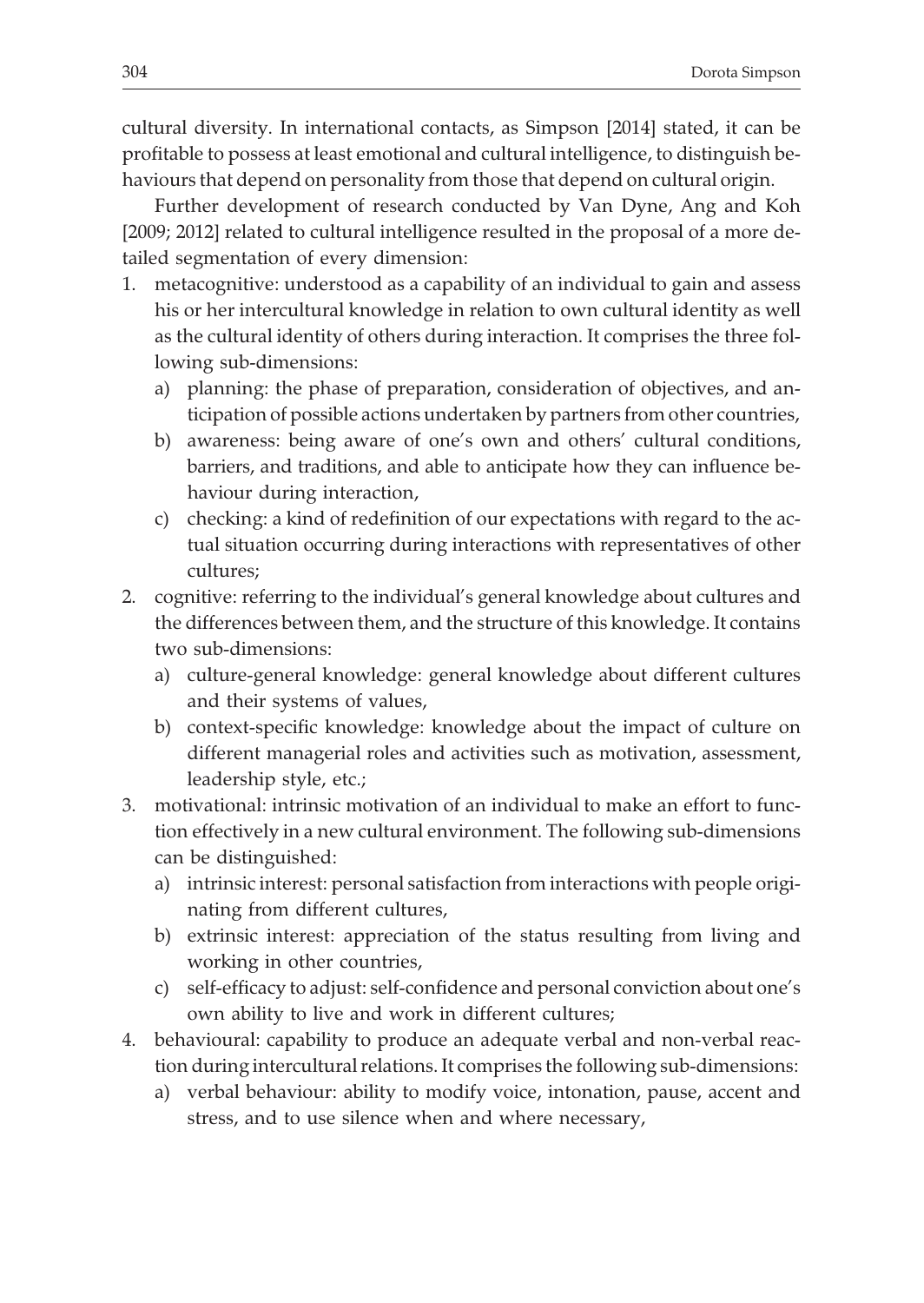- b) non-verbal behaviour: ability to adjust to non-verbal communication and behaviours accepted in other countries, such as gestures, physical distance between interlocutors, facial expressions, touch or lack of touch, etc.,
- c) speech acts: ability to adapt to the ways and styles of verbal expressions such as negation, refusal, interrupting, agreeing, etc.

The concise overview of the components and sub-components of cultural intelligence allows us to conclude that although not inherited, it can be consciously enhanced. Managers aware of its importance in a globalizing world should make an effort to build and develop this attribute through both theoretical studies and practical experience.

### Conclusions

The globalizing world becomes a place of an enormous number of intercultural interactions. As an important facilitator, cultural intelligence can make these relations more friendly and fruitful. Since the beginning of the  $21<sup>st</sup>$  century, more and more businesses, including virtual ones, have been conducted on an international scale. All these activities have impacted the intensification of multicultural contacts, in which cultural intelligence seems to play a significant role. As these relations have no ancestral background, they should be gradually developed and improved, in particular in the case of all categories of migrating managers as well as local people managing multicultural teams.

The justification for highlighting the important role of cultural intelligence is given by the prominent role of courses and research in business schools and MBA courses globally. It has to be appreciated that this emphasis was and is directly related to the need of not only the business community, but the international community of NGOs and governing institutions including the EU and UN as well.

#### References

- Brookfield, [n.d.], Brookfield Global Relocation Services, *2015 Global Mobility Trends Survey Report*, http://globalmobilitytrends.brookfieldgrs.com/#/keytrends [access: 16.03.2016].
- Al Ariss A., Crowley-Henry M., 2013, *Self-Initiated Expatriation and Migration in the Management Literature: Present Theorizations and Future Research Directions*, Career Development International, no. 1.
- Ang S., Van Dyne L., 2008, *Handbook of Cultural Intelligence: Theory, Measurement, and Applications*, M.E. Sharpe, New York – London.
- Ang S., Van Dyne L., Koh C., 2006, *Personality Correlates of the Four-Factor Model of* C*ultural Intelligence*, Group and Organizational Management, no. 31.
- Ang S., Van Dyne L., Koh C., Ng K.Y., Templar K.J., Tay C., Chandrashekhar A.N., 2007, *Cultural Intelligence: Its Measurement and Effects on Cultural Judgment and Decision*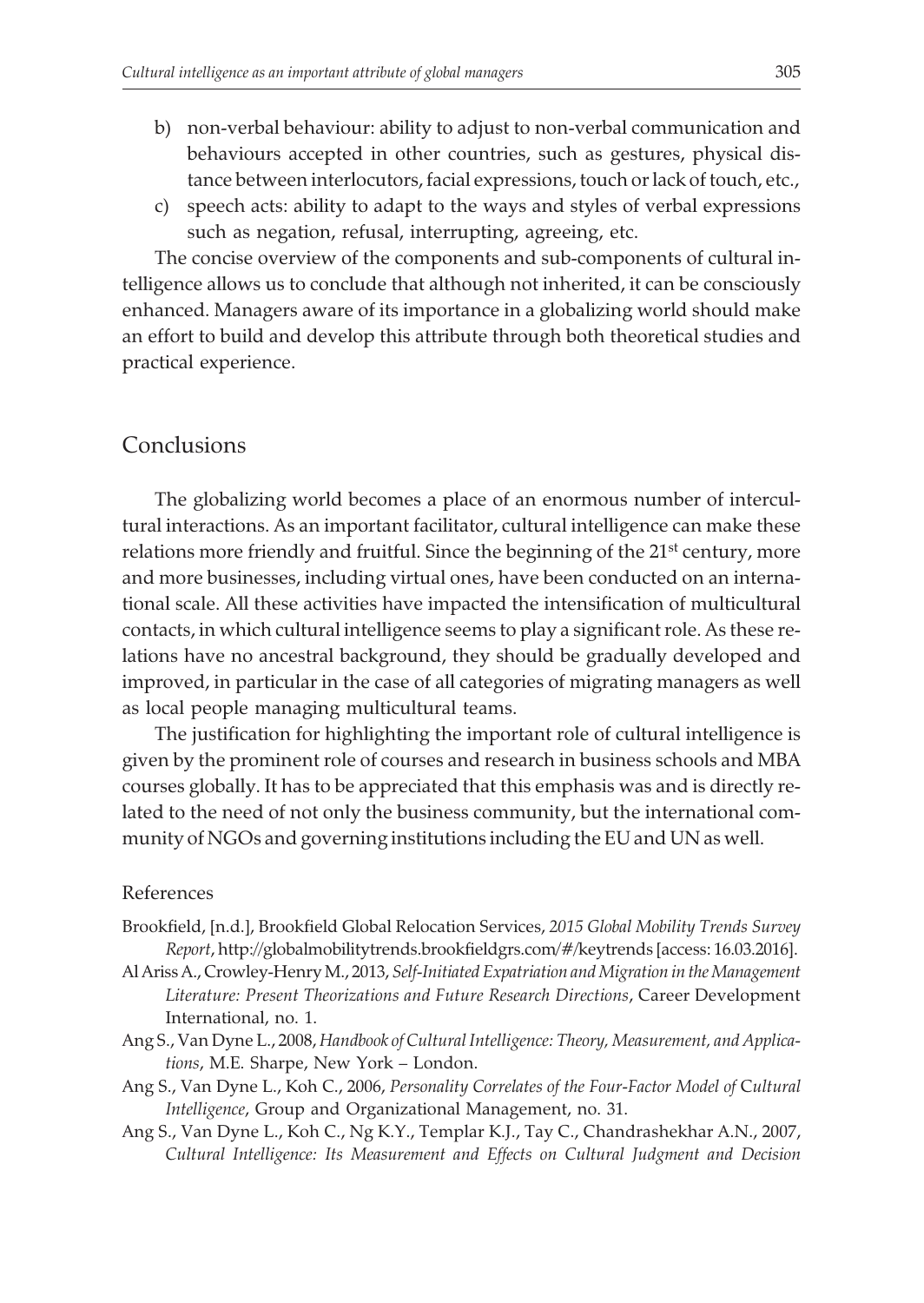*Making, Cultural Adaptation and Task Performance*, Management and Organization Review, no. 3.

- Biemann T., Andersen M., 2010, *Self-Initiated Foreign Expatriates Versus Assigned Expatriates: Two Distinct Types of International Careers?*, Journal of Managerial Psychology, no. 4.
- CIPD, 2007, *Reward Management: Annual Survey Report 2007*, http://www.cipd.co.uk/NR/ rdonlyres/08FE4AE7-7DD5-4185-9070-F34225A6EB0C/0/rewmansr0107.pdf [access: 16.03.2016].
- Czinkota M., Ronkainen I., Moffett M., Marinova S., Marinov M., 2009, *International Business: European Edition*, Wiley and Sons, Ltd. Publication, Chichester.
- Doherty N., 2010, *Self-Initiated Expatriates: Mavericks of the Global Milieu*, paper presented at the Academy of Management, Montreal.
- Doherty N., 2013, *Understanding the Self-Initiated Expatriate: A Review and Directions for Future Research*, International Journal of Management Review, no. 4.
- Doherty N., Richardson J., Thorn K., 2013a, *Self-Initiated Expatriation: Career Experiences, Processes and Outcomes*, Career Development International, no. 1.

Doherty N., Richardson J., Thorn K., 2013b, *Self-Initiated Expatriation and Self-Initiated Expatriates: Clarification of the Research Stream*, Career Development International, no. 1.

- Dowling P.J., Festing M., Engle A.D., 2013, *International Human Resource Management*, Cengage Learning EMEA, Andover.
- Earley P.C., 2002, *Redefining Interactions across Cultures and Organizations: Moving Forward with Cultural Intelligence*, Research in Organizational Behavior, no. 24.
- Early P.C., Ang S., 2003, *Cultural Intelligence: Individual Interactions across Cultures*, Stanford University Press, Palo Alto, California.
- Early P.C.,Mosakowski E., 2004,*Cultural Intelligence*, Harvard Business Review, October issue.
- Earley P.C., Peterson R.S., 2004, *The Elusive Cultural Chameleon. Cultural Intelligence as a New Approach to Intercultural Training for the Global Managers*, paper presented at the Academy of Management, Montreal.
- Expatriate, [n.d.], Business Dictionary, http://www.businessdictionary.com/definition/expatriate.html#ixzz45MUt6V2N [access: 15.03.2016].
- Finaccord, 2014, *Global Expatriate: Size, Segmentation and Forecast for the Worldwide Market*, Finaccord, London, http://www.finaccord.com/press-release\_2014\_global-expatriates\_ -size-segmentation-and-forecast-for-the-worldwide-market.htm [access: 15.03.2016].
- Goldsmith M., Greenberg C.L., Robertson A., Hu-Chan M., 2003, *Global Leadership: The Next Generation*, FT Prentice Hall, Upper Saddle River.
- Harzing A.-W., 2001, *Of Bears, Bumble Bees, and Spiders: The Role of Expatriate in Controlling Foreign Subsidiaries*, Journal of World Business, no. 4.
- Harzing A.-W., Reiche S., 2009, *International Assignment*, http://www.harzing.com/download/ihrmchapter.pdf [access: 16.03.2016].
- House R.J., 2004, *Culture, Leadership, and Organizations: The GLOBE Study of 62 Societies*, SAGE, Thousand Oaks.
- House R., Hanges P.J., Ruiz-Quintanilla S.A., Dorfman P.W., Javidan M., Dickson M., 1999, *Cultural Influences on Leadership and Organizations: Project GLOBE*, Advances in Global Leadership, no. 1.
- Ivanova M., Torkkeli L., 2013, *Managerial Sensemaking of Interaction within Business Relationships: A Cultural Perspective*, European Management Journal, no. 31.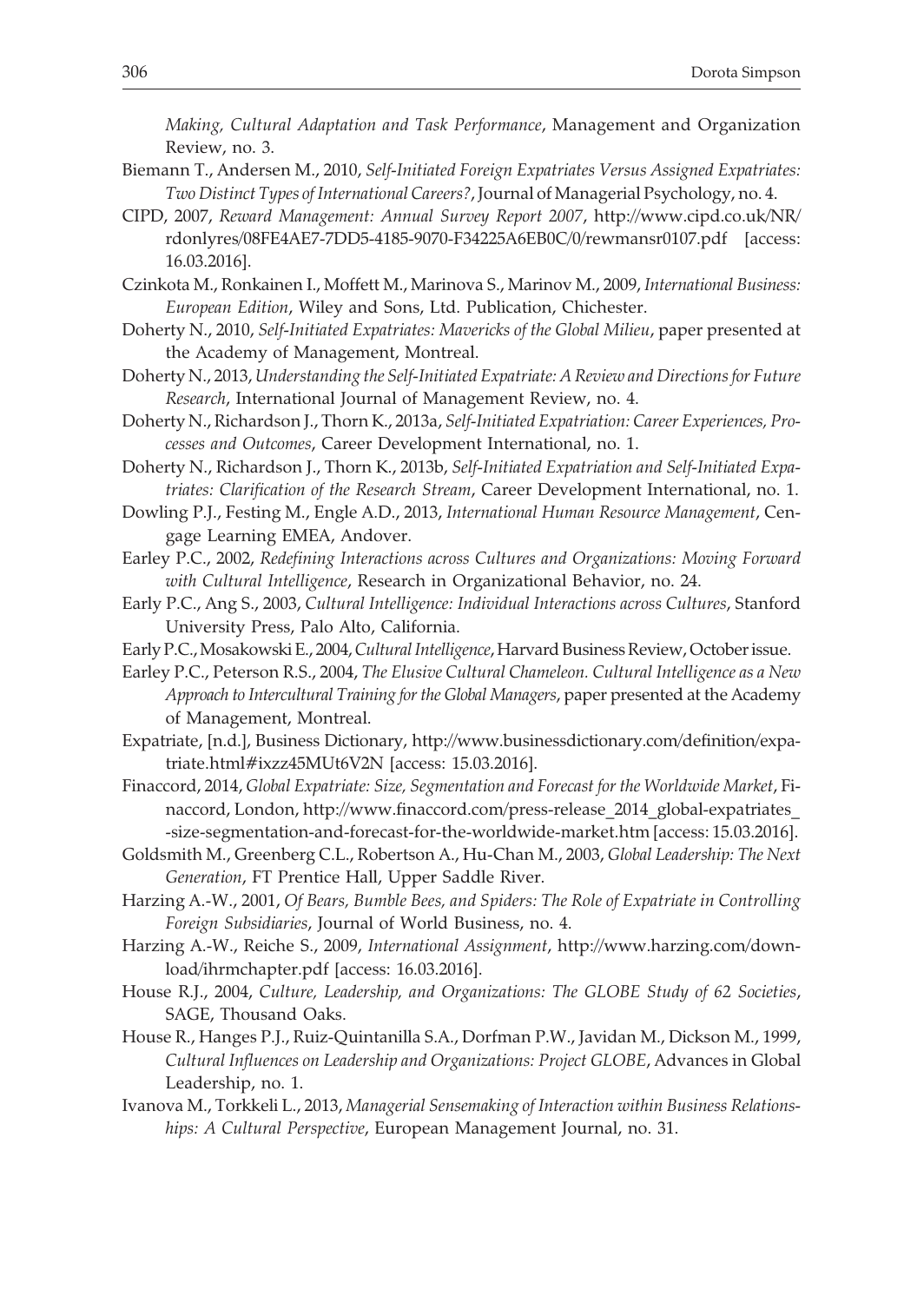- Jacquart P., Antonakis J., 2015, *When Does Charisma Matter for Top-Level Leaders? Effect of Attributional Ambiguity*, Academy of Management Journal, no. 4.
- Liveromore D., Van Dyne L., Ang S., 2012, *Cultural Intelligence: Why Every Leader Needs It*, Intercultural Management Quarterly, no. 2.
- Maekelae K., 2007, *Knowledge Sharing Through Expatriate Relationships: A Social Capital Perspective*, International Studies of Management and Organization, no. 3.
- McKenna S., Ducharme M.J., Budworth M.H., 2009, *What Happens on Tour, Stays on Tour: Failure and Teams on Short Term International Assignment*, Research and Practice in Human Resource Management, no. 1.
- Mendenhall M.E., Osland J., Bird A., Oddou G.R., Maznevski M.L., Stevens M., Stahl G.K., 2013, *Global Leadership: Research, Practice and Development*, Routledge, New York.
- Miller P., Murray R.A., 2011, *Short-Term International Assignments: Maximizing Effectiveness, Minimizing Cost and Risk*, International Assignment Perspectives: Critical Issues Facing the Globally Mobile Workforce, vol. 5, http://www.pwc.com/us/en/hr-management/assets/international-assignment-perspectives-issues-facing-the-globally- mobileworkforce.pdf [access: 27.07.2016].
- Moynihan L.M., Peterson R.S., Earley P.C., 2006, *Cultural Intelligence and the Multinational Team Experience: Does the Experience of Working in a Multinational team Improve Cultural Intelligence?,* [in:] *National Culture and Groups* (Research on Managing Groups and Teams, vol. 9), ed. Y.-R. Chen, Emerald Group Publishing Limited, Bradford.
- Ng K.-Y., Tan M.L., Ang S., 2011, *Global Culture Capital and Cosmopolitan Human Capital: The Effects of Global Mindset and Organizational Routines on Cultural Intelligence and International Experience*, [in:] *The Oxford Handbook of Human Capital*, eds. J.-A. Burton, J.-C. Spender, Oxford University Press, Oxford.
- Phatak A., 1974, *Managing Multinational Corporations*, Praeger, New York.
- Rodrik D., 2011, *The Globalization Paradox*, Oxford University Press, Oxford.
- Simpson D., 2004, *The Concept of Global Leadership Profile*, [in:] *New Security Challenges to Peace Research*, Saint Petersburg University Press, Saint Petersburg.
- Simpson D., 2008, *Seeking for European Leadership Style,* Working Papers of the Institute of International Business, University of Gdañsk, no. 25.
- Simpson D., 2014, *Ekspatrianci wobec szoku kulturowego i odwróconego szoku kulturowego*, International Business and Global Economy, no. 33.
- Simpson D., 2015, *Znaczenie inteligencji kulturowej w kierowaniu międzynarodowymi zespołami*, International Business and Global Economy, no. 34.
- Stewart V., 2007, *Becoming Citizens of the World*, Educational Leadership, no. 7.
- Tahvanainen M., Welch D., Worm V., 2005, *Implications of Short-Term International Assignments*, European Management Journal, no. 6.
- *The Challenges of Working in Virtual Teams*, 2010, Virtual Teams Survey Report, RW3, New York, http://www.communicationcache.com/uploads/1/0/8/8/10887248/the\_challenges of working in virtual teams.pdf [access: 11.07.2016].
- Thomas D.C., Inkson K., 2004,*Cultural Intelligence*, Berret-Koehler Publishers, San Francisco.
- Thomas D.C., Inkson K., 2009, *Cultural Intelligence: Living and Working Globally,* Berrett-Koehler Publishers, San Francisco.
- UNCTAD, 2015, *World Investment Report 2015*, http://unctad.org/en/PublicationsLibrary/ wir2015\_en.pdf [access: 27.05.2016].